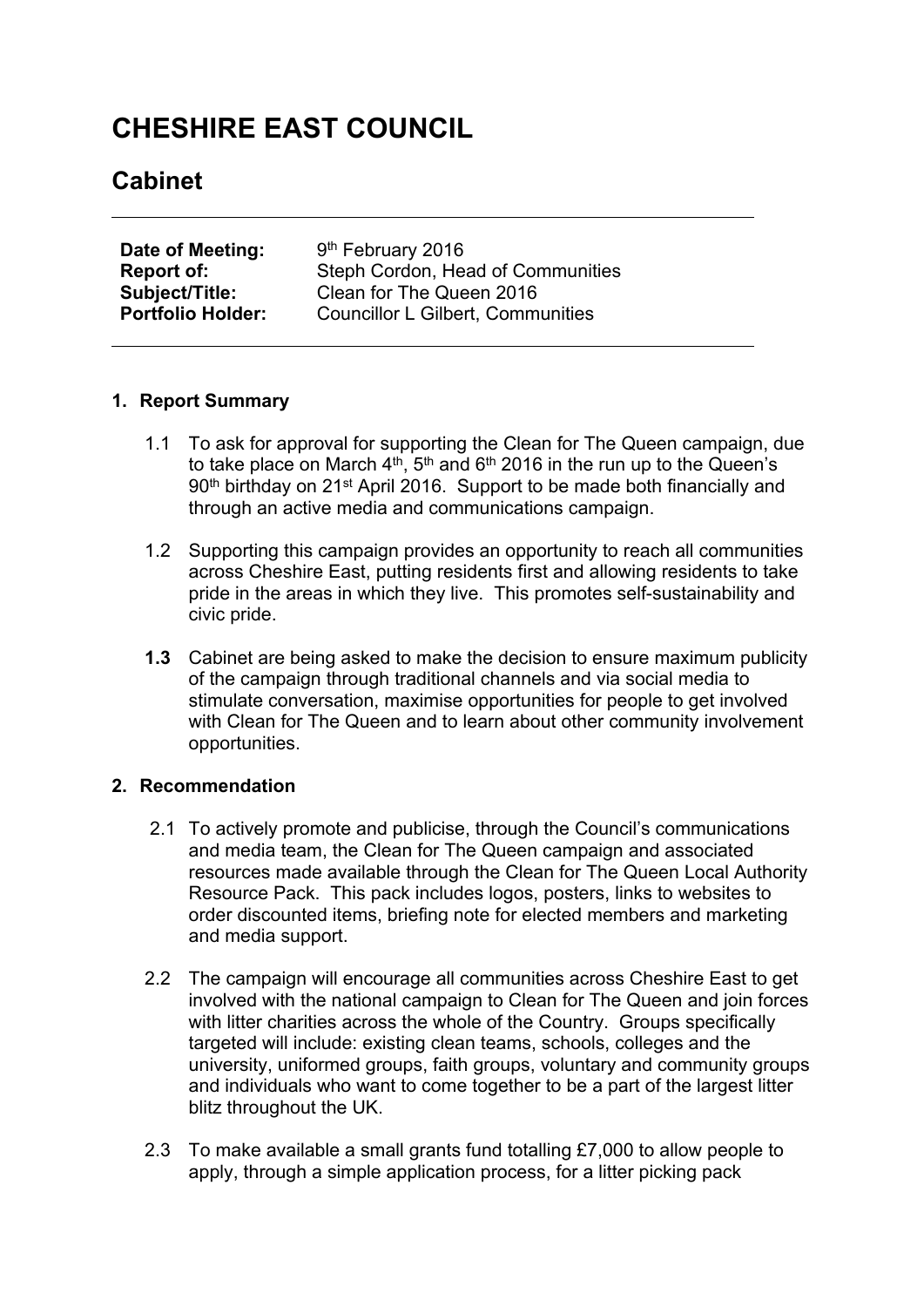consisting of 6 litter pickers, 6 bag hoops, 6 high visibility vests, a quantity of bin liners and a box of disposable gloves. This funding would allow for 100 packs to be made available to the community of Cheshire East.

- 2.4 The litter picking packs will be retained by the groups to continue to clean their local areas. Information will be provided on how to formalise their group into a clean team or to join an existing clean team and provide a legacy beyond the Clean for The Queen campaign.
- 2.5 Applications for and distribution of the litter packs will be manged by the Partnerships and Communities Team in-conjunction with ANSA Environmental Services. The application will be judged against a set of principles for groups coming together to use the equipment for the campaign and to continue to use it once the initial Clean for The Queen campaign has been completed. Principles will include committing to using the equipment during the period of 4<sup>th</sup>, 5<sup>th</sup> and 6<sup>th</sup> March, agreeing to provide before and after photographs of the area cleaned and committing to the consideration of either completing on-going clean-ups of their local area or joining an existing clean team.

# **3. Other Options Considered**

3.1. Communities are able to directly purchase 'tidy packs' and litter picking equipment direct from the organisations supporting the campaign, however the low cost packs focus more on publicity materials, with litter picking equipment being very costly. Focussing on a communications and media campaign only is an option but will not provide the same opportunities as giving access to full litter picking equipment packs, provided free of charge by the Council, for ongoing community use.

#### **4. Reasons for Recommendation**

- 4.1 To encourage existing clean teams to take part, along with other established groups and to inspire residents to come together to tackle the litter in their neighbourhoods.
- 4.2 To establish a record of those people coming together to provide further information on how they can continue to be active in their neighbourhoods and to provide support and information for these potential community champions and leaders.
- 4.3 Both options are fully supported by ANSA who have agreed to supply rubbish sacks free of charge. ANSA will also arrange to collect the bags of rubbish as well as provide information on how people can take the rubbish collected to dispose of correctly to encourage ongoing community resilience and self-support.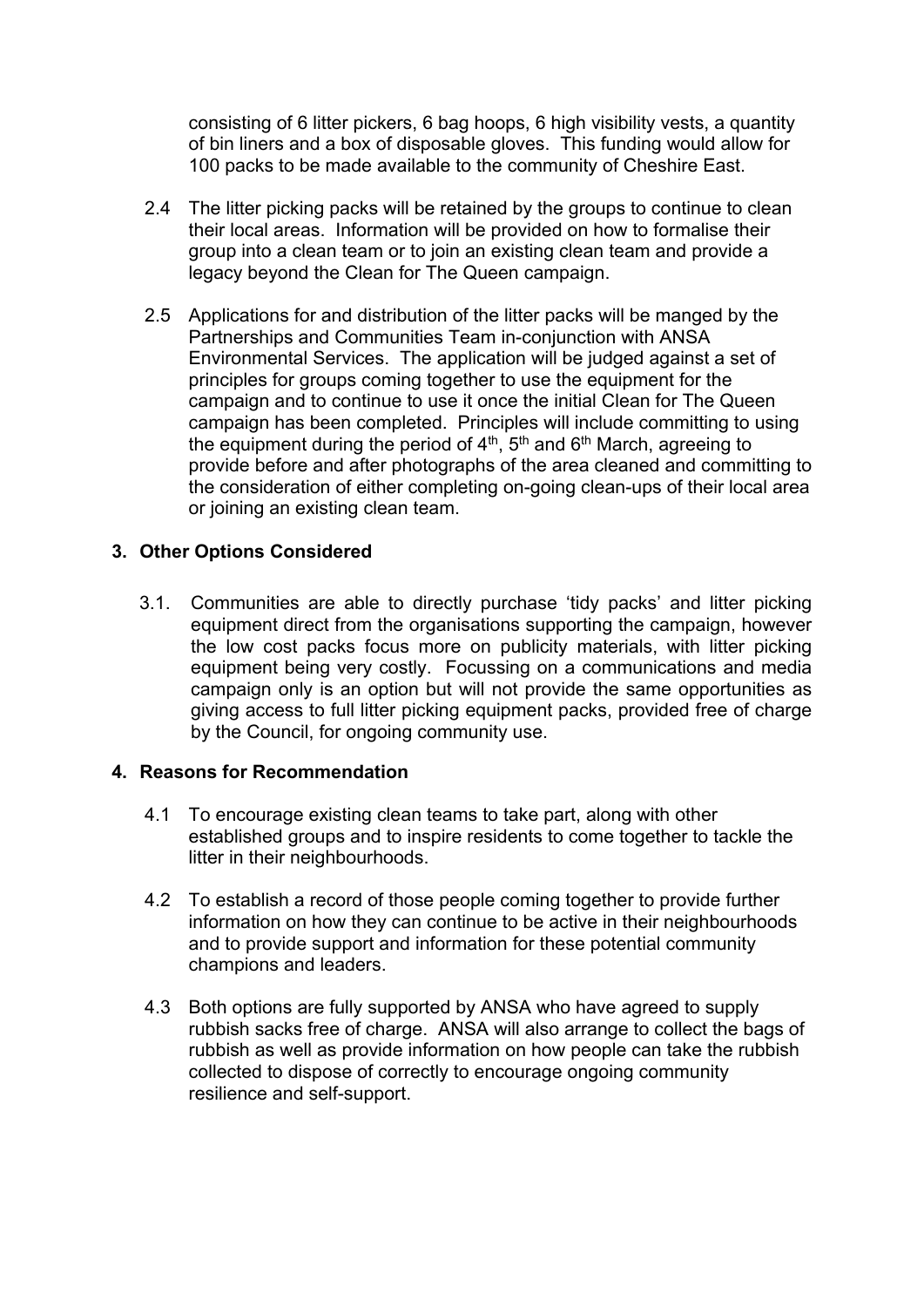# **5 Background/Chronology**

- 5.1 Clean for the Queen was launched in association with Country Life Magazine and is supported in part by the Garfield Weston Foundation. Other supporters include Keep Britain Tidy, Clean Up Britain and Campaign to Protect Rural England.
- 5.2 The campaign has been launched to provide a gift for Her Majesty The Queen as she celebrates her 90<sup>th</sup> birthday on 21<sup>st</sup> April 2016. The gift, that will benefit us all, is to rally an army of volunteers across the whole of the country to clean their local areas and in the most monumental of all litter clear-ups.
- 5.3 The first national anti-litter campaign was carried out in 1953, the year of The Queen's coronation, and this was swiftly followed by the establishment of Keep Britain Tidy (and by extension Keep Scotland Beautiful, Keep Wales Tidy and Keep Northern Ireland Beautiful). How appropriate it is then, in the year of The Queen's 90th birthday, that we should all band together to attempt the biggest clean-up in history.
- 5.4 It is hoped that these activities will leave a legacy, that they will encourage more people to reduce their litter habit and to help us all to live more sustainably.

# **6 Wards Affected and Local Ward Members**

6.1 The recommendations relate to all wards within Cheshire East

#### **7 Implications of Recommendation**

#### 7.1**Policy Implications**

7.1.1 There are no negative policy implications.

#### 7.2**Legal Implications**

- 7.2.1 The Council has the powers to award grants to organisations using its general power of competence in section 1 of the Localism Act 2011. In exercising the power the Council must satisfy its public law duties. In essence this means that in making the decision the Council must have taken into account only relevant considerations, followed procedural requirements, acted for proper motives and not acted unreasonably.
- 7.2.2 An application process to distribute grant funding against set criteria is a clear statement of the criteria that the Council is applying and is essential to rebut any challenge to its decision making process.
- 7.2.3 Conditions may also be imposed requiring that organisations report back to the Council upon expenditure of the grant funds and other outcomes achieved.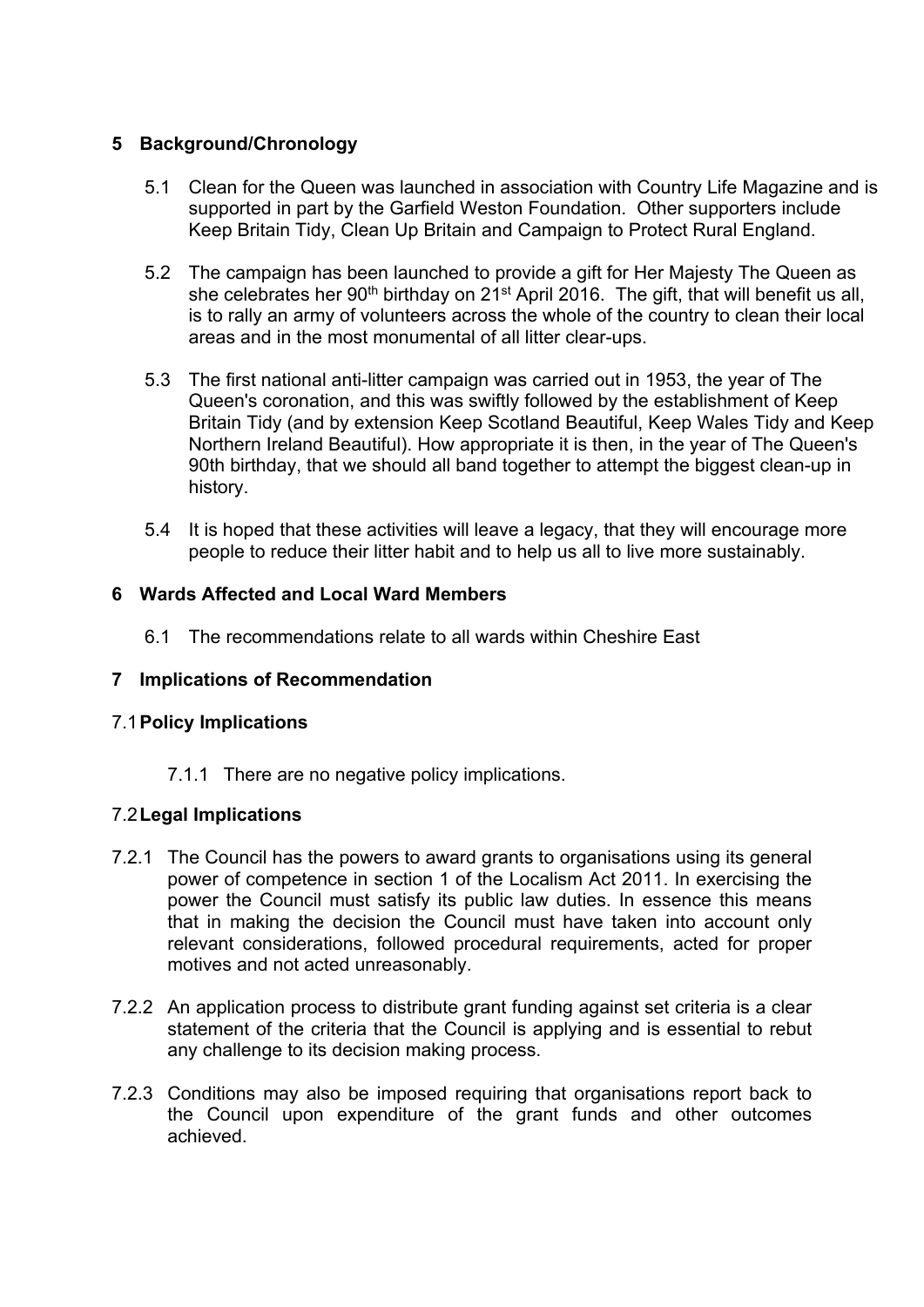7.2.4 Grant funding based on an application process satisfies the Council's public law duties.

# 7.3**Financial Implications**

7.3.1 The total cost of the project is £7,000. This will be funded from the existing Partnerships projects budget.

#### 7.4**Equality Implications**

7.4.1 There are no negaitve equality implications as the campaign is open to all across Cheshrie East to apply to.

# 7.5**Rural Community Implications**

7.5.1 The campaign will help to bring rural communities together and could result in new voluntary or community groups coming together.

#### 7.6**Human Resources Implications**

7.6.1 No extra personnel will be required to support this campaign as it will be supported by existing communications and media officers and partnerships officers.

#### 7.7**Public Health Implications**

7.7.1 Supporting the campaign will give a positive health outcome as people will come together outdoors, receiving fresh air and exercise and will meet other, like-minded, community members.

#### 7.8**Other Implications (Please Specify)**

7.8.1 There will be a positive impact on the environment as the campign aims to clean up many areas across Cheshire East.

#### **8 Risk Management**

- 8.1 Not supporting the campaign could pose a risk to the Councils outcomes in supporting the voluntary and community sector. The campaign provides an opportunity to bring communities together to form new voluntary and community groups for a relatively small financial outlay.
- 8.2 There is a risk that the campaign could not be successful across Cheshire East, or indeed across the Country, and that communities may not apply for the litter picking packs. This is a small risk and, with the number of litter picking groups across Cheshire East, the equipment can be used by these already established groups as their existing equipment requires replacement.